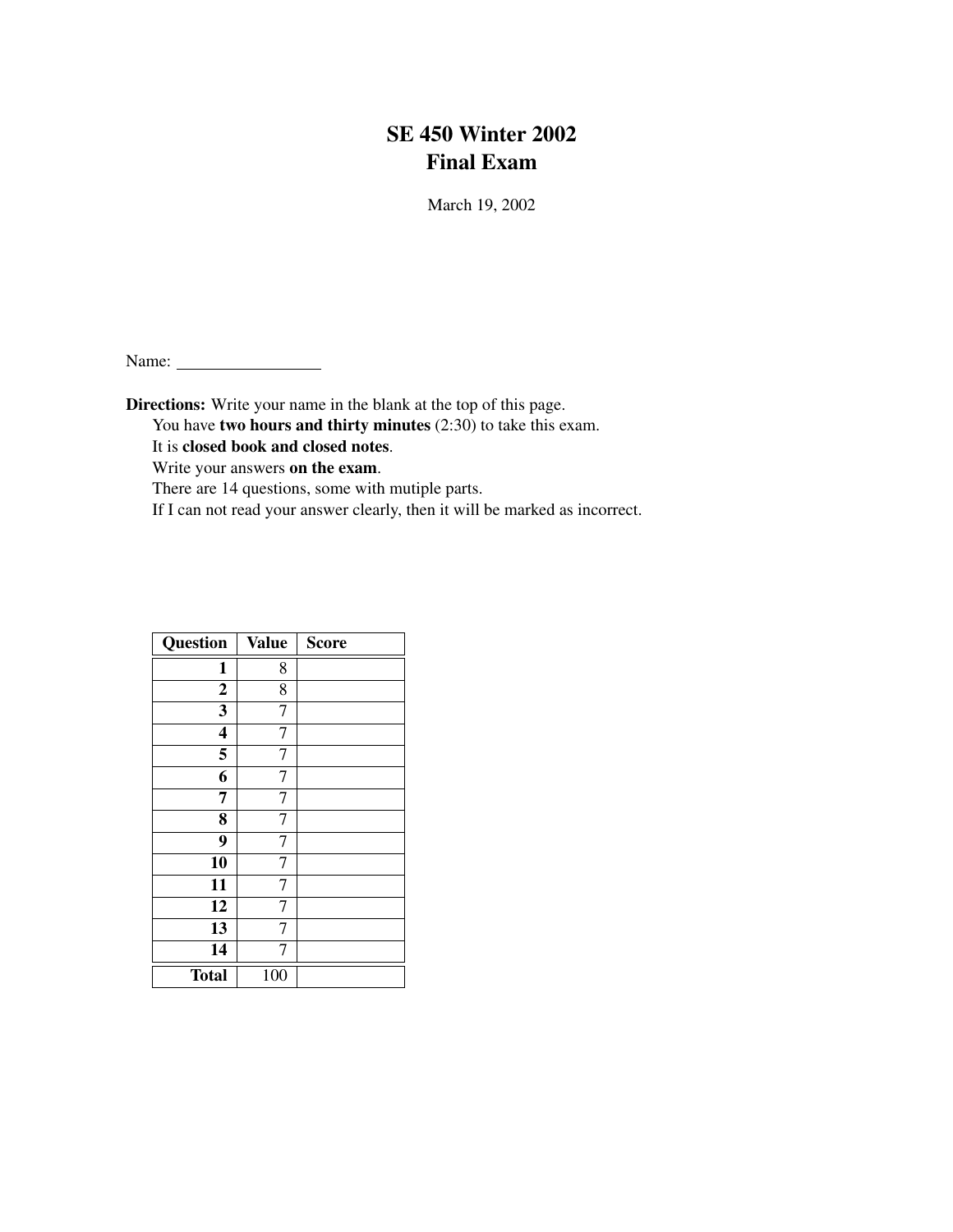Name:  $\frac{1}{1}$ 

### Question 1

What is the output of the following Java code?

```
interface I {
  String world();
}
abstract class C implements I {
 public String hello() { return "Hello "; }
  abstract public String world();
}
class D extends C {
 public String hello() { return "World "; }
 public String world() { return super.hello() + hello(); }
}
class E extends D {
  public String hello() { return "Mundo "; }
}
public class Main {
 public static void main(String[] args) {
   I x = new D(); System.out.println(x.world());
    I y = new E(); System.out.println(y.world());
 }
}
```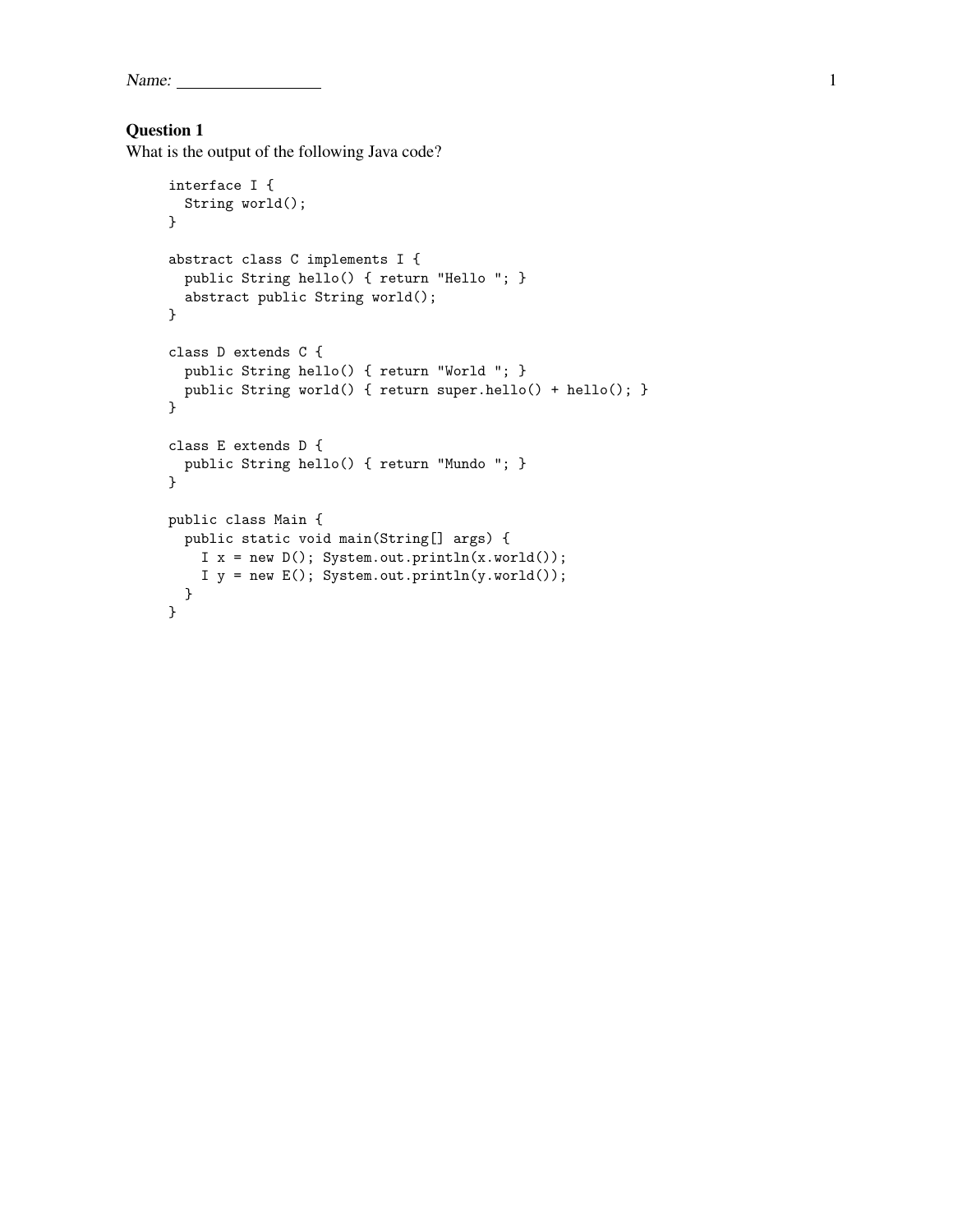Name: 2

#### Question 2

What is the output of the following Java code?

Briefly justify your answer.

```
class MyBool {
 private boolean _v;
 public MyBool(boolean v) { set(v); }
 public void set(boolean v) { _v = v; }
 public boolean get() { return _v; }
 public boolean equals(Object that) {
   return (that instanceof MyBool)
        && (this.get() == ((MyBool) that).get());
 }
}
public class Main {
 public static void main(String[] args) {
    MyBool x = new MyBool(false);MyBool y = x;
    System.out.println((x.\text{equals}(y)) + ", " + (x == y));
    y.set(true);
    System.out.println((x.\text{equals}(y)) + ", " + (x == y));
    MyBool u = new MyBool(false);
    MyBool v = new MyBool(false);
    \texttt{System.out.println( (u.equals(v)) + ", " + (u == v)) };v.set(true);
    System.out.println((u.\text{equals}(v)) + ", " + (u == v));
 }
}
```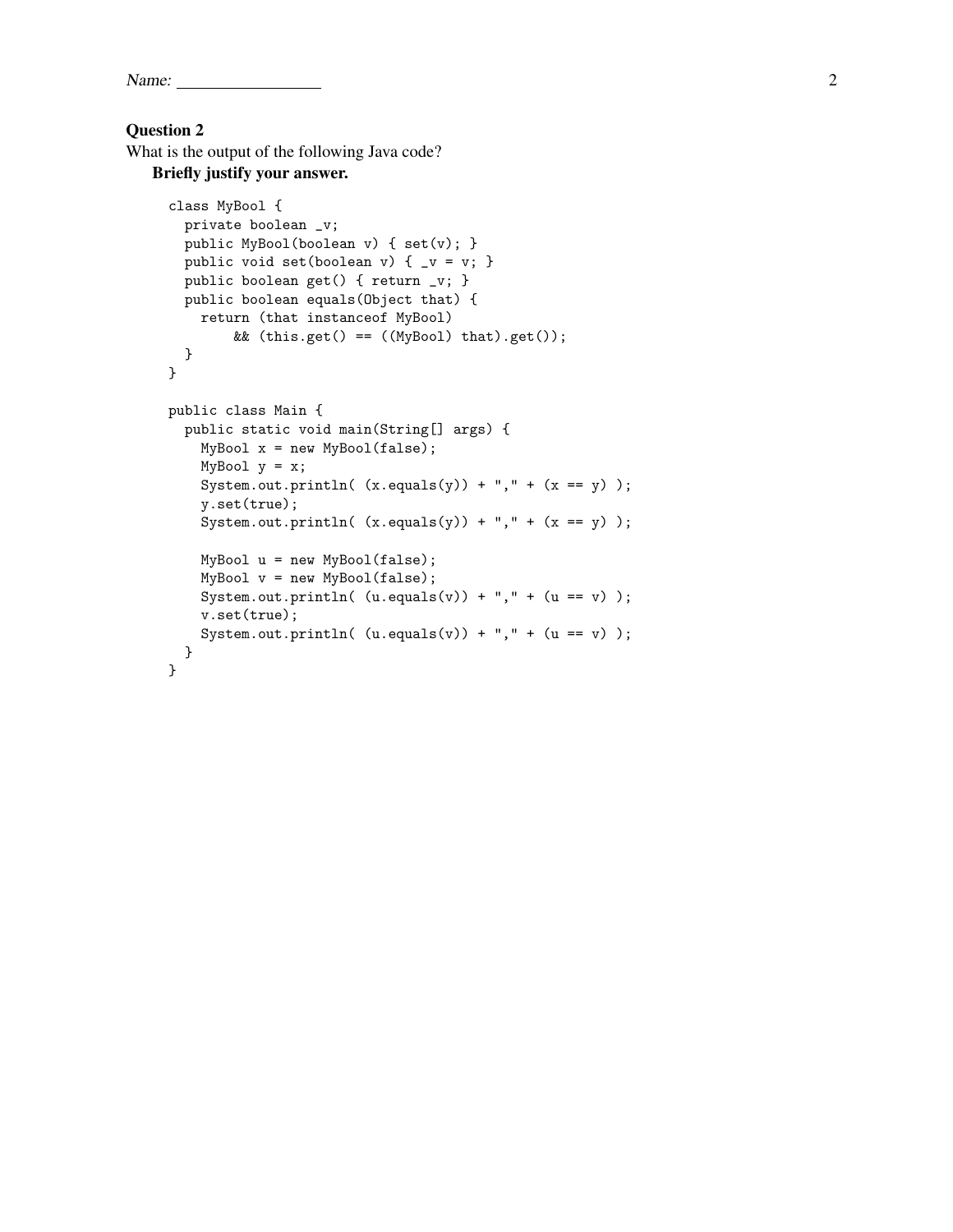| Name: |  |
|-------|--|
|       |  |

Consult the notes starting on page 16. Write correct implementations of the equals and clone methods in Circle.

```
class Circle implements Shape { // ...
  public boolean equals(Object o) {
```

```
}
}
class Circle implements Shape { // ...
 public Object clone() {
```

```
}
}
```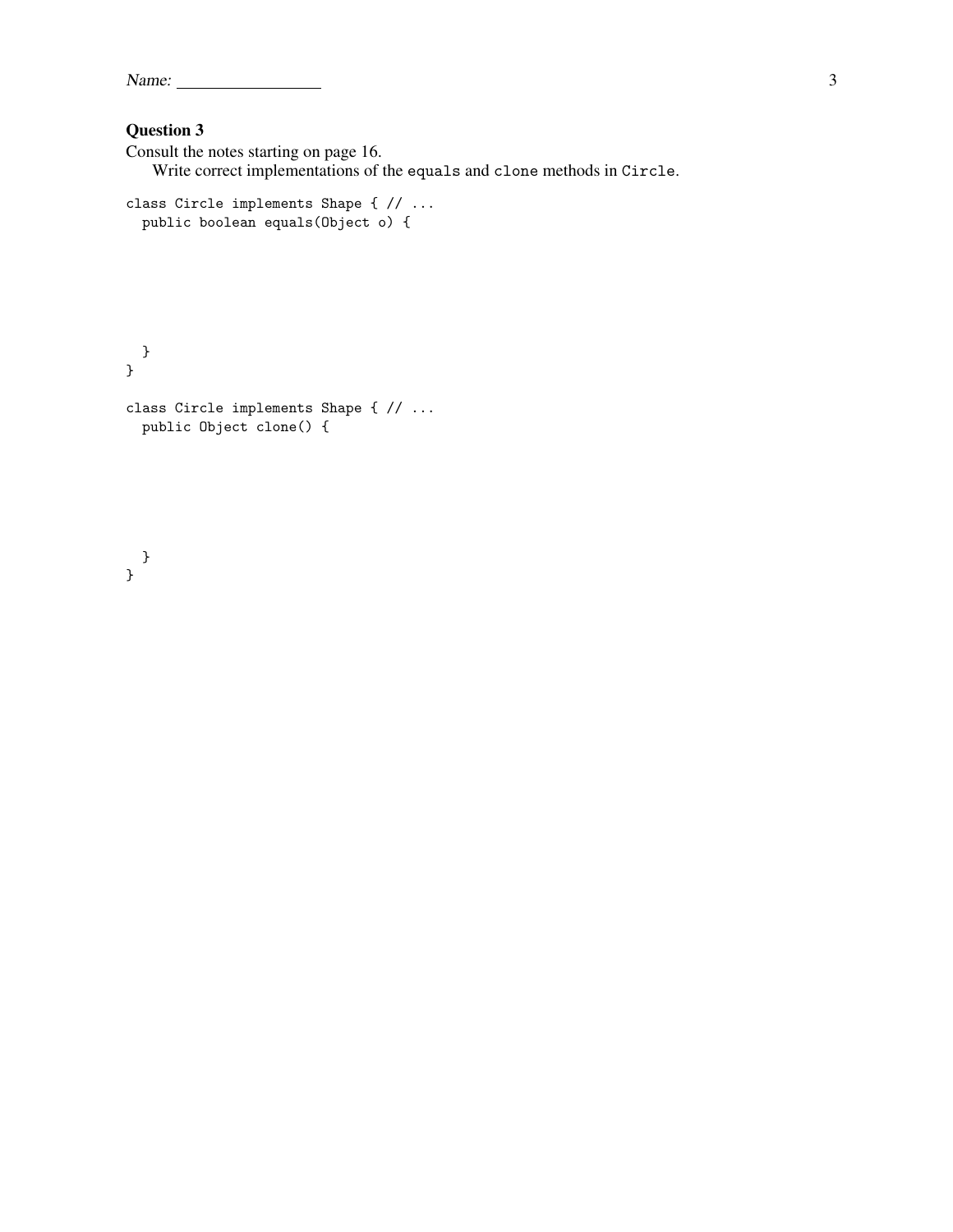ComplexShape is used to represent aggregate shapes, which are made up from other shapes.

To achieve this, ComplexShape uses an ArrayList called \_shapes. You may wish to consult the interface of ArrayList described on page 18.

Write correct implementations of the equals and clone methods in ComplexShape.

```
class ComplexShape implements Shape { // ...
  public boolean equals(Object o) {
```

```
}
class ComplexShape implements Shape { // ...
  public Object clone() {
```

```
}
}
```
}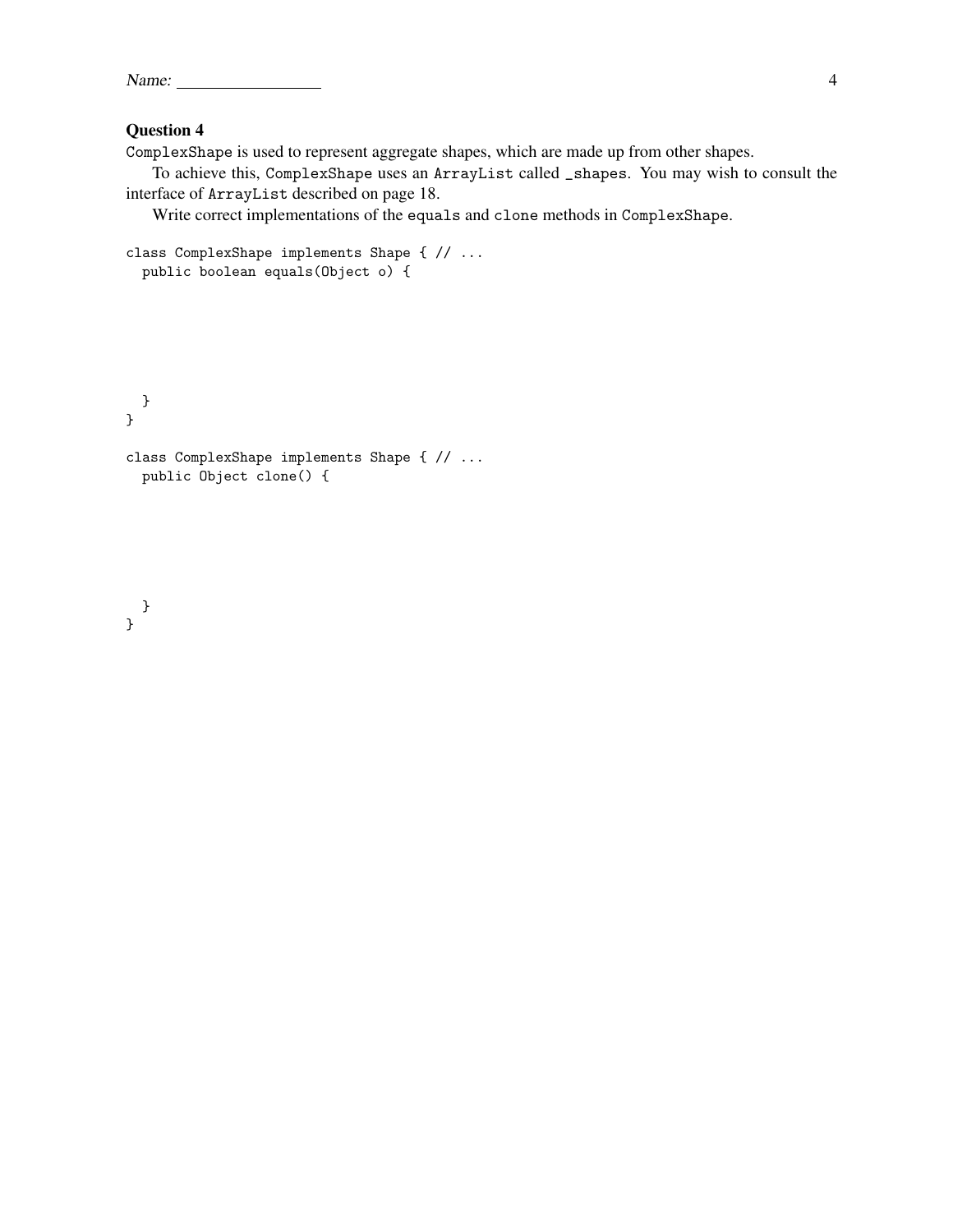Name: 5

## Question 5

Write correct implementations of the addShape and draw methods in ComplexShape.

```
class ComplexShape implements Shape { // ...
  /** add a shape to the composite */
  public void addShape(Shape s) {
}
}
class ComplexShape implements Shape { // ...
 /** draw all shapes in the composite */
  public void draw(Color c) {
```
} }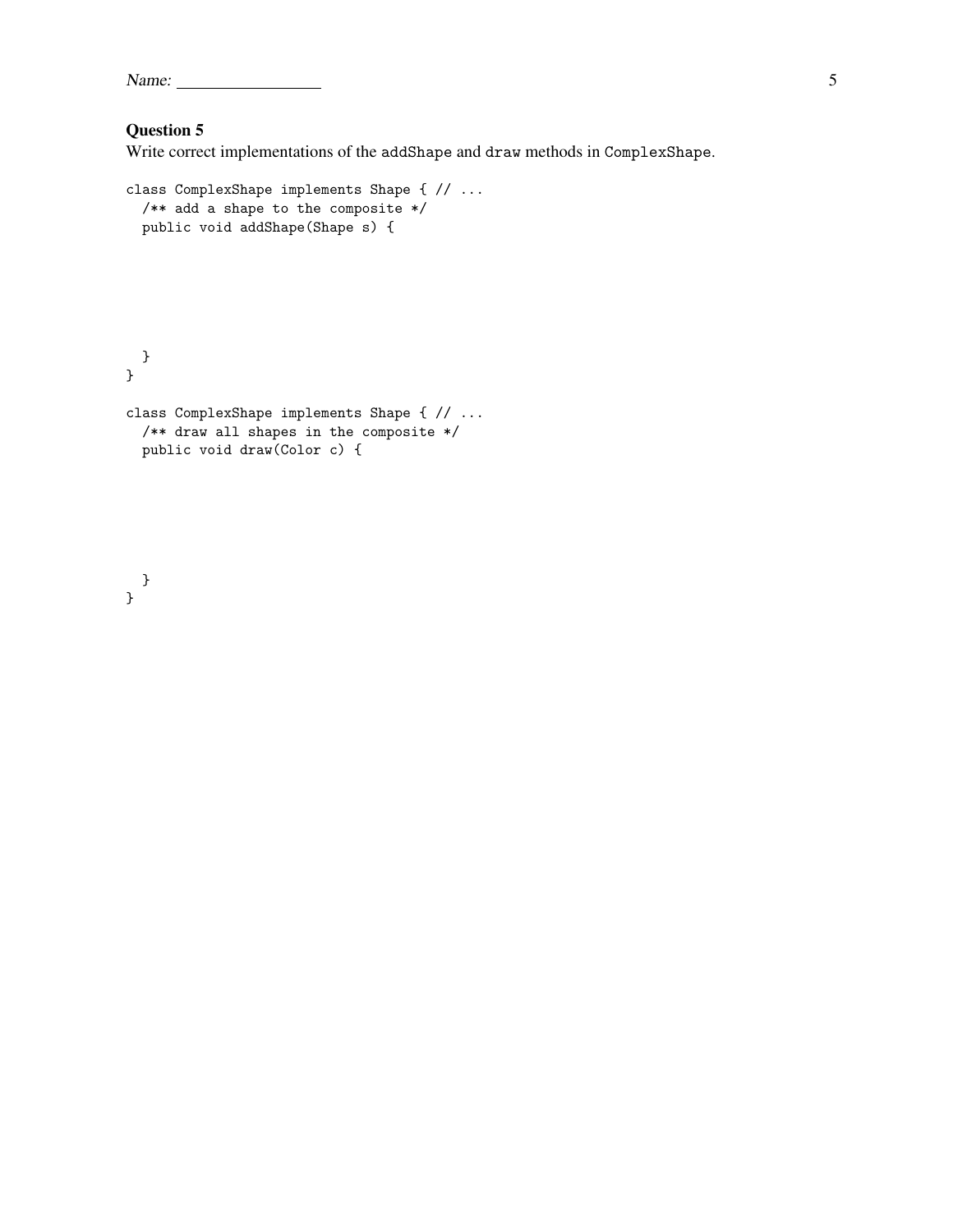| Name: |  |  |
|-------|--|--|
|       |  |  |

Write a fragment of Java code — using the classes Circle, Rectangle and ComplexShape — to create a complex shape object named "myShape" that contains:

- A circle of radius 4 with center at  $(0,0)$ .
- A circle of radius 6 with center at  $(0,0)$
- A square of side 10 with lower left corner at  $(0,0)$

Shape myShape =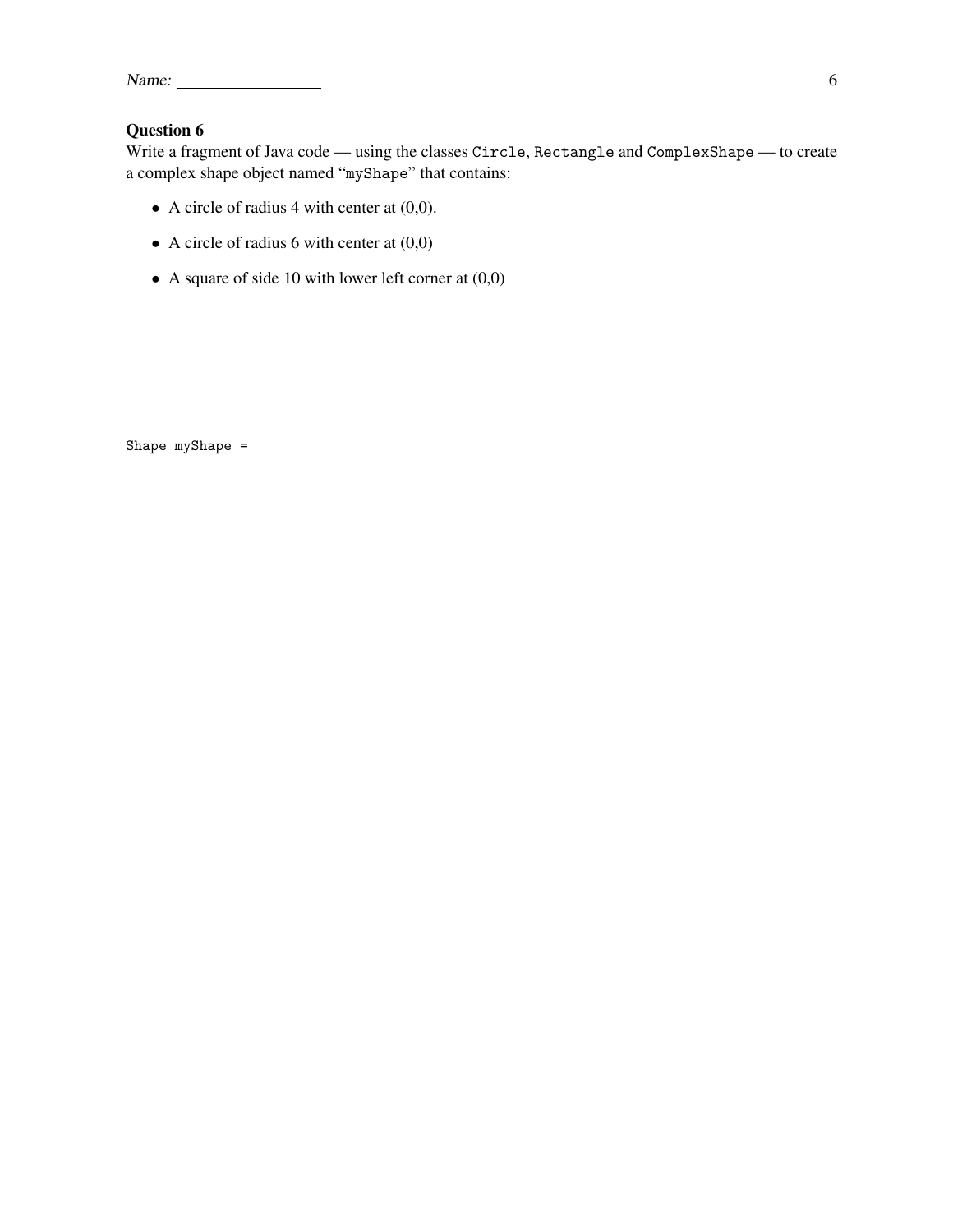This question has two parts.

- (a) Draw a UML class diagram showing the relationships among Shape, Circle, Rectangle and ComplexShape.
- (b) Name the design pattern most closely associated with these classes.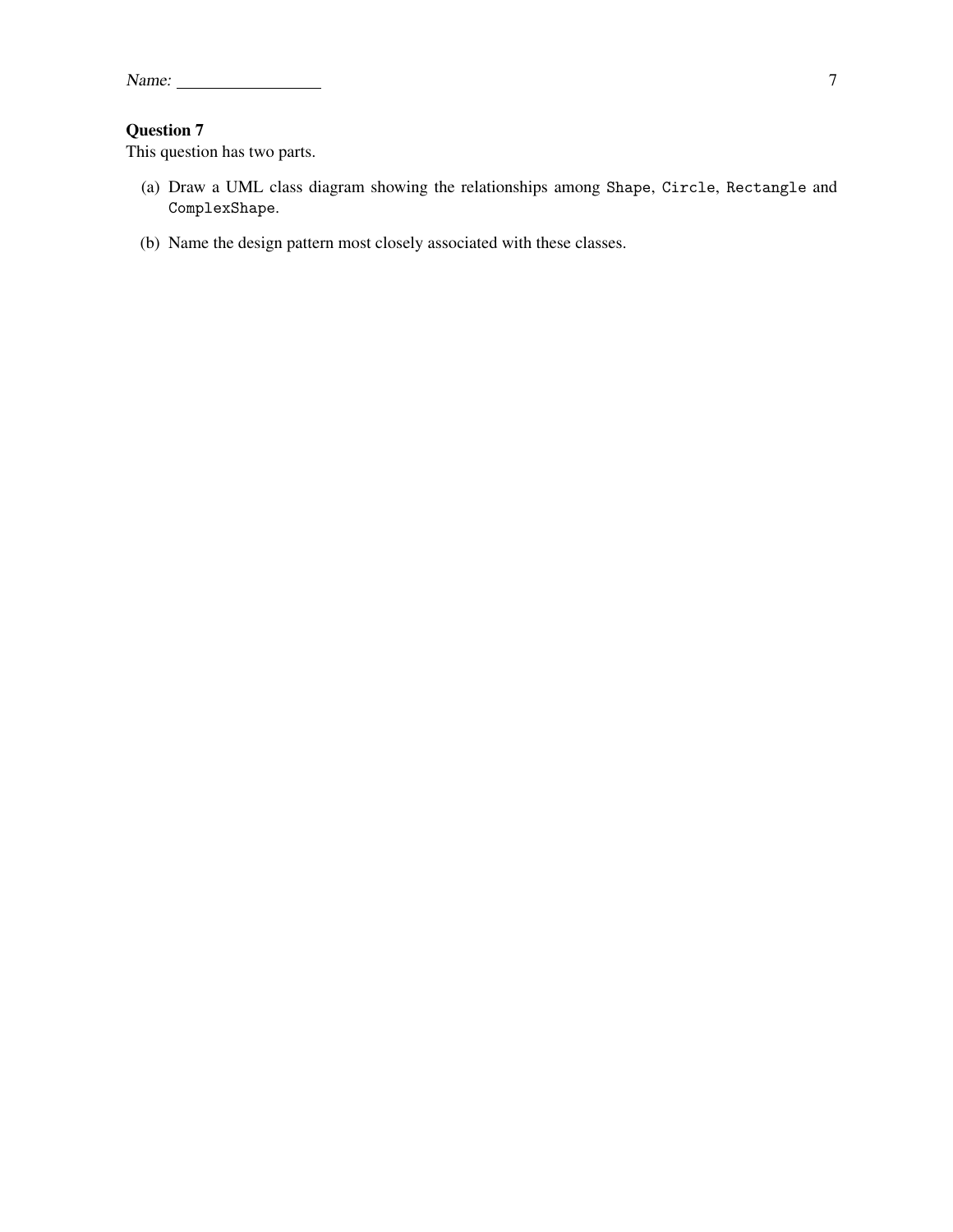| <b>Name</b> |  |
|-------------|--|
|             |  |

We now focus on creating shapes at locations other than the origin. The class Translate below is intended to help in describing such objects. For example, consider the object consisting of:

- A circle of radius 3 at center  $(0,0)$
- A circle of radius 5 at center  $(2,3)$

Such an object might be constructed using the following code:

```
Circle c1 = new Circle();
c1.setRadius(3);
Circle c2 = new Circle();c2.setRadius(5);
Translate t = new Translate();
t.setXY(2,3);
t.setShape(c2);
ComplexShape o = new ComplexShape();
o.addShape(c1);
o.addShape(t);
```
Write a correct implementation of the draw method in Translate. Hint: Move cursor by amount  $(\_x, \_y)$ , then draw, then restore the cursor to its original position

```
class Translate implements Shape { // ...
 public void draw(Color c) {
```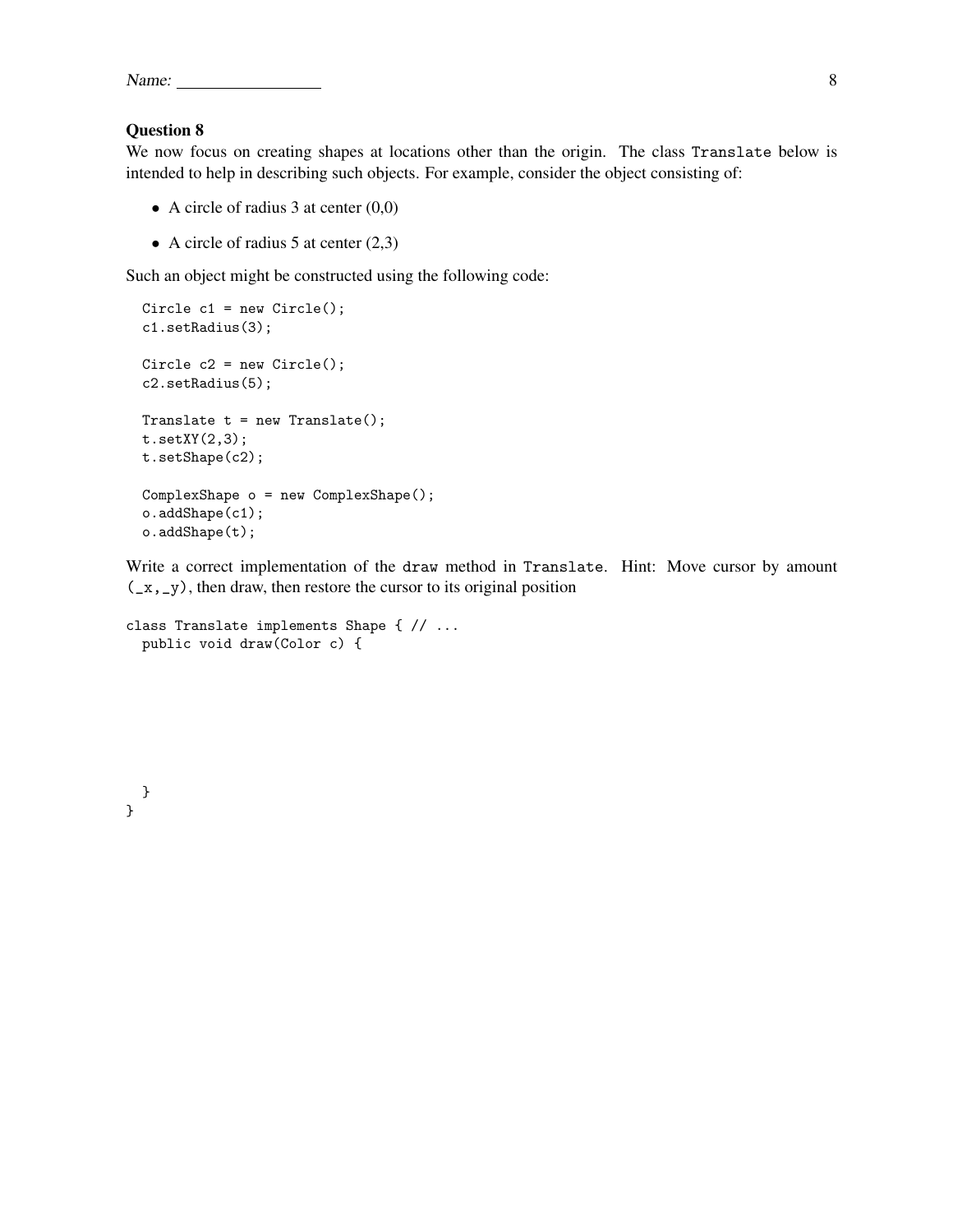| Name: |  |
|-------|--|
|       |  |

Write a fragment of Java code — using the classes Circle, Rectangle, Translate and ComplexShape — to create a complex shape object named "myShape" that contains:

- A circle of radius 3 with center at  $(0,0)$ .
- A circle of radius 5 with center at (3,4).
- A complex shape that consists of a circle of radius 3 at the (8,9) and a circle of radius 5 with center  $(10,12)$

Shape myShape =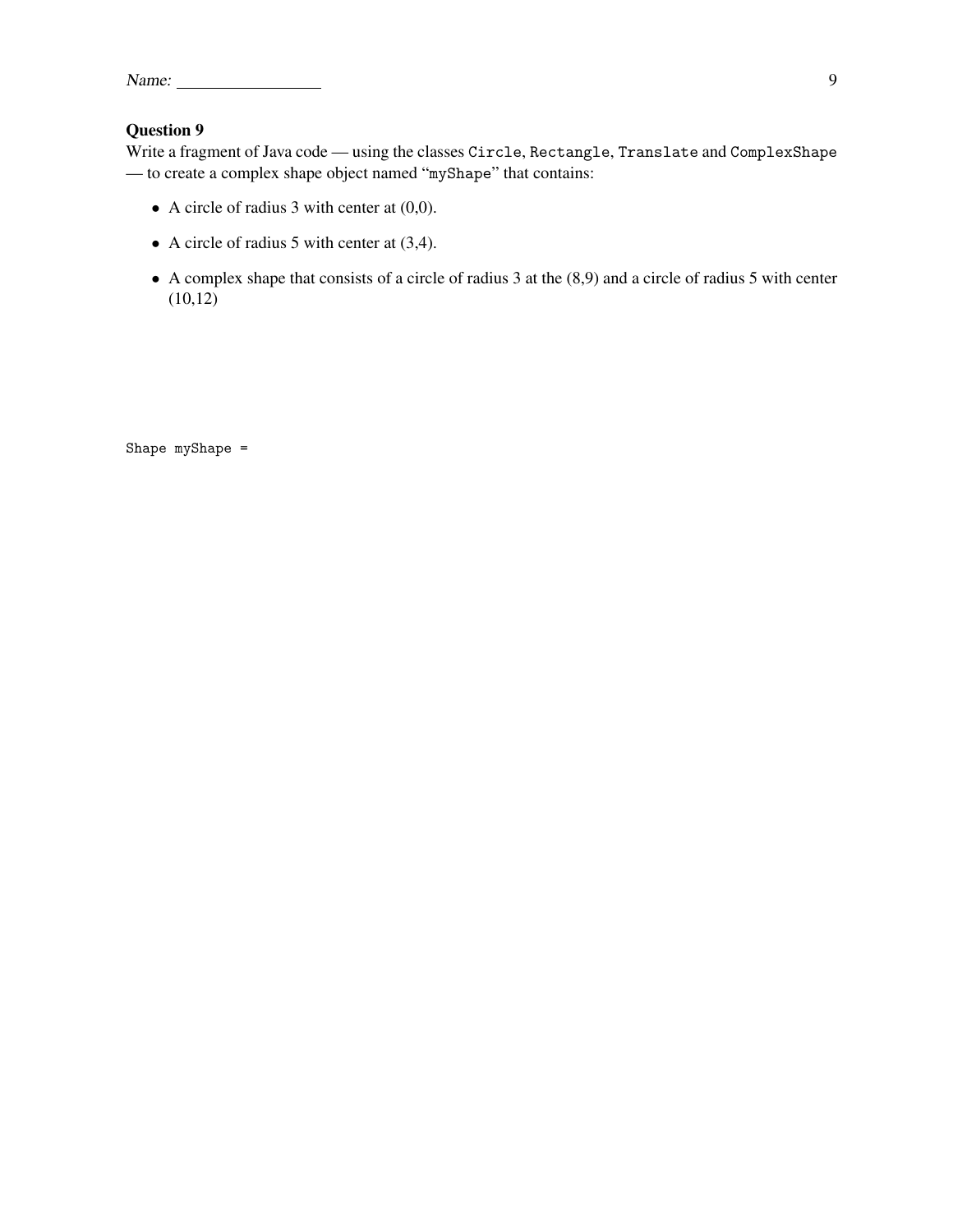This question has two parts.

- (a) Draw a UML class diagram showing the relationships among Shape, Circle, Rectangle and Translate.
- (b) Name the design pattern most closely associated with these classes.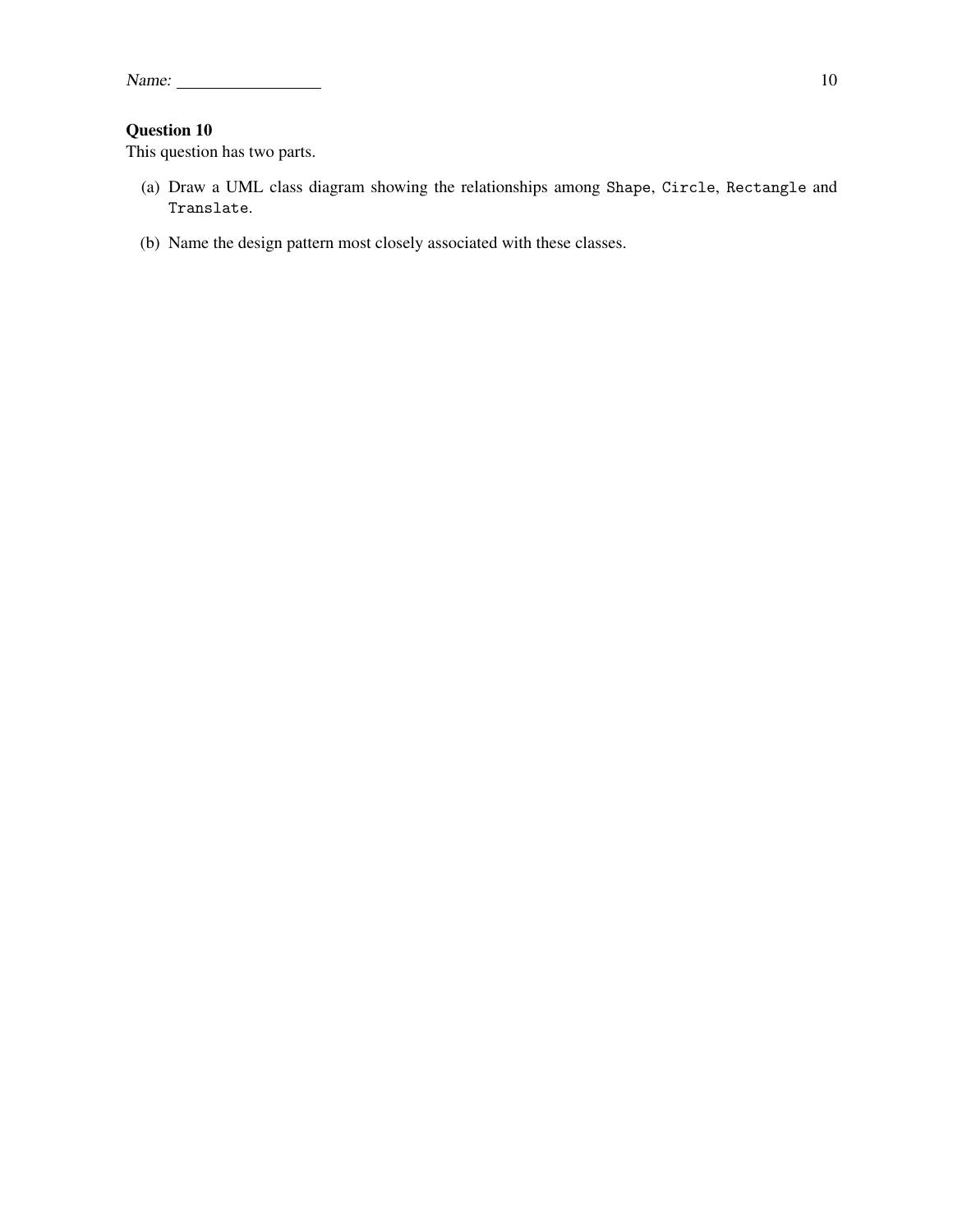| Name: |  |
|-------|--|
|       |  |

Write the code for a PrintVisitor that will print out a Shape. For example, if we take o from the example given in Question 8, then

```
o.accept(new PrintVisitor());
```
should output:

```
ComplexShape(Circle(3), Translate(2, 3, Circle(3)))
```
In your answer, use System.out.print(String).

class PrintVisitor implements ShapeVisitor {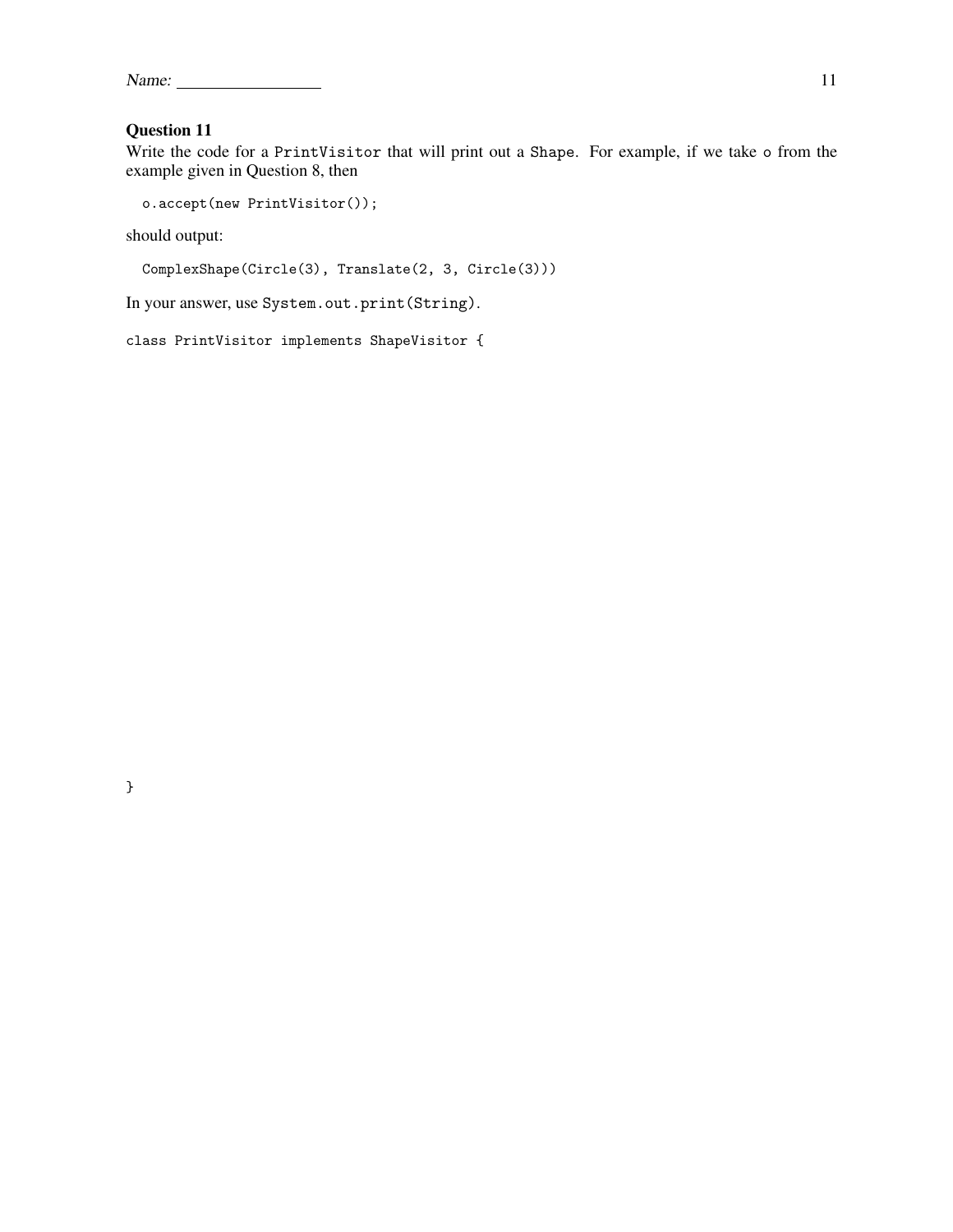| Name: |  | --<br>-- |  |
|-------|--|----------|--|
|       |  |          |  |

}

In this question, we add a ShapeFactory to isolate the creation of new Shape objects. For example:

```
Shape c = ShapeFactory.newShape("circle"); \\ creates a circle
Shape r = ShapeFactory.newShape("rectangle"); \\ creates a rectangle
Shape t = ShapeFactory.newShape("translate"); \\ creates a translate
Shape o = ShapeFactory.newShape("complexShape"); \\ creates a complexShape
```
Write the newShape method in the ShapeFactory class. You can assume that the string parameter is one of "circle", "rectangle", "translate" or "complexshape".

```
class ShapeFactory {
  static Shape newShape(String shapeKind) {
```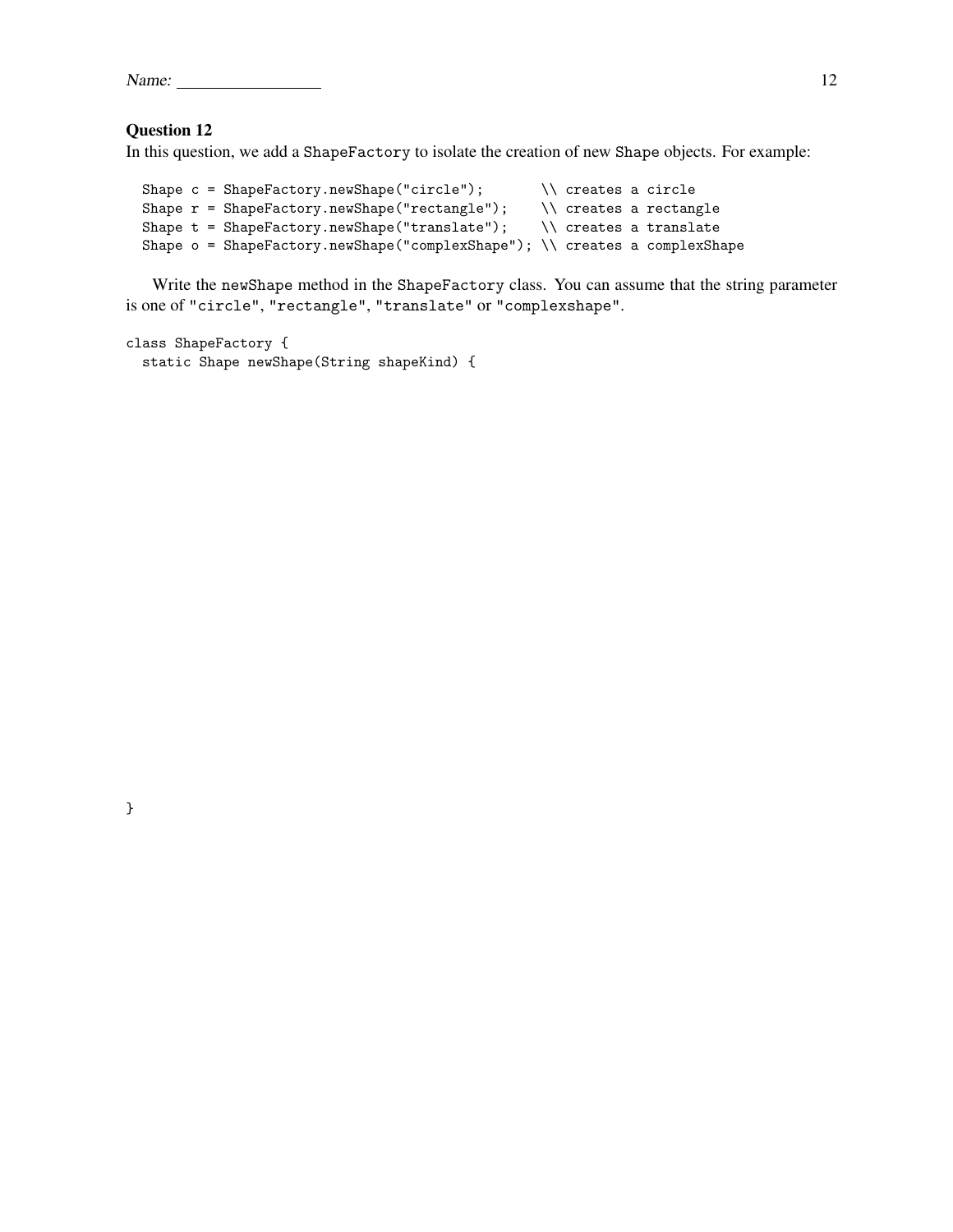This question has two parts.

- (a) Draw a UML class diagram showing the relationships among Shape, Circle, Rectangle and ShapeFactory.
- (b) Name the design pattern most closely associated with these classes.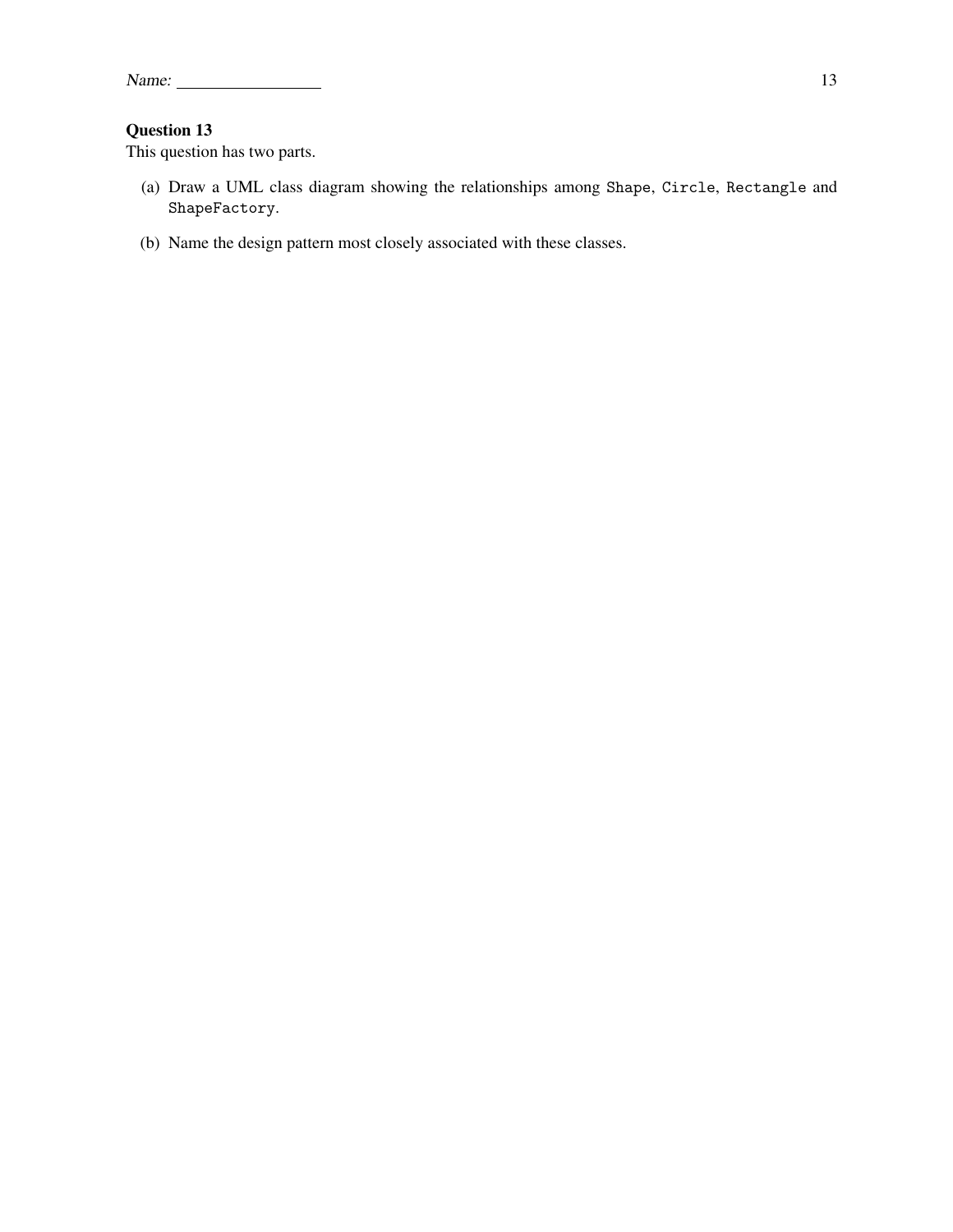| Name: |  |  |
|-------|--|--|
|       |  |  |

Write an implementation of the hashCode method for the classes Circle and ComplexShape. For your convenience, here is the contract for hashCode, copied from the java.lang.Object specification:

Whenever it is invoked on the same object more than once during an execution of an application, the hashCode method must consistently return the same integer, provided no information used in equals comparisons on the object is modified. This integer need not remain consistent from one execution of an application to another execution of the same application.

If two objects are equal according to the equals(Object) method, then calling the hashCode method on each of the two objects must produce the same integer result.

It is *not* required that if two objects are unequal according to the equals(Object) method, then calling the hashCode method on each of the two objects must produce distinct integer results. However, the programmer should be aware that producing distinct integer results for unequal objects may improve the performance of hash tables.

Here is the (relevant portion of the) recipe to construct good hashcodes from Bloch's book.

- Store some constant nonzero value, say 17, in an int variable called result.
- For each significant field f in your object (each field taken into account by the equals method, that is), do the following:
	- Compute an int hash code c for the field as follows:
		- ∗ If the field f is a base type, compute (int)f.
		- ∗ If the field f is an object reference, recursively invoke f.hashCode(). If the value of the field is null, return 0.
		- ∗ If the field f is an array, treat it as if each element were a separate field. That is, compute a hash code for each significant element by applying these rules recursively, and combine these values as described below.
	- Combine the hash code c computed in the previous step into result as follows:

result =  $37*$ result + c;

• Return result.

Write your answers on the following page.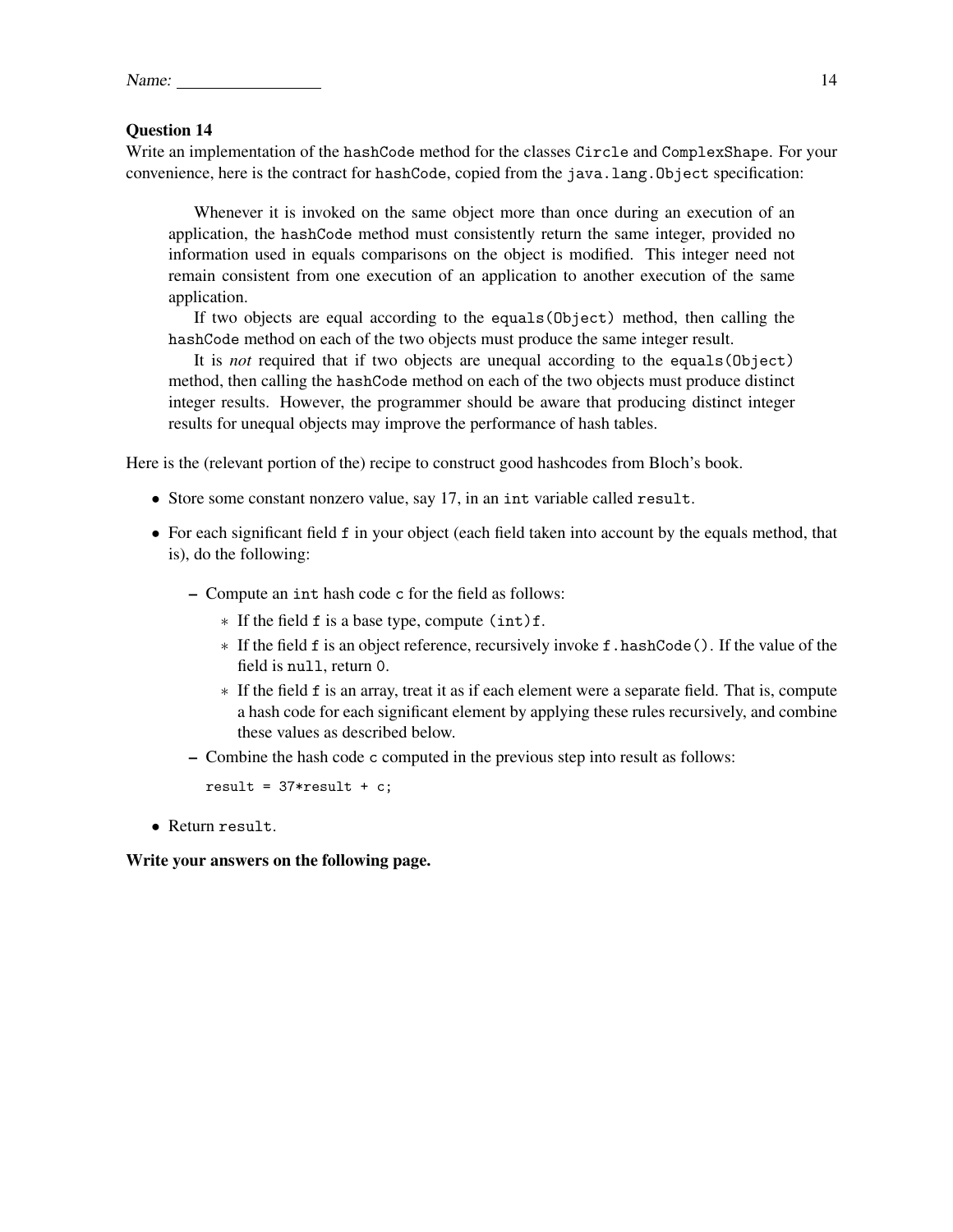```
Name: 15
```

```
class Circle implements Shape { // ...
 public int hashCode() {
```

```
}
}
```
class ComplexShape implements Shape { // ... public int hashCode() {

#### } }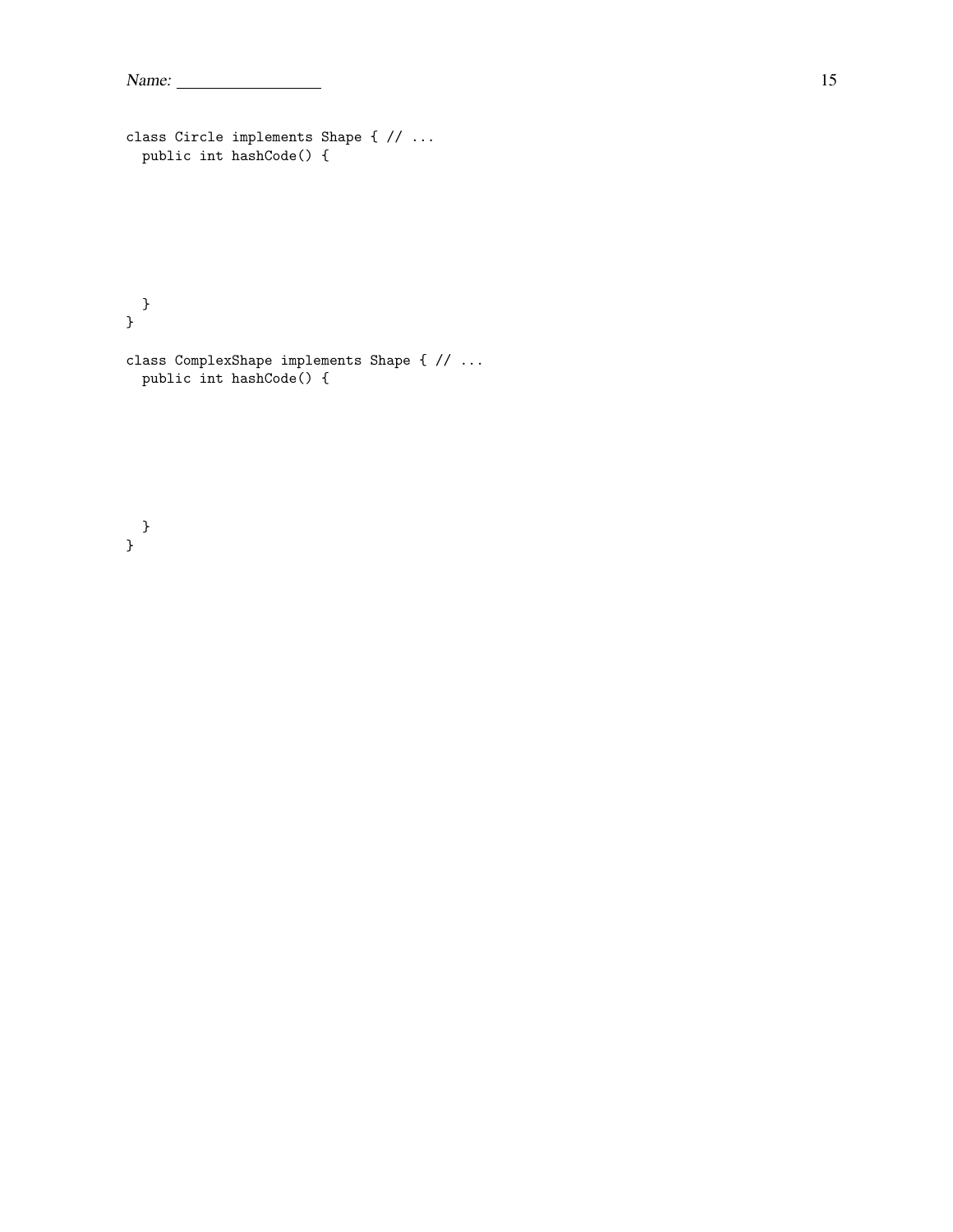Most of this exam concerns the construction of a simple 2-D graphics library, which uses the following utility class.

```
class BasicGLib {
  /** draw a circle of color c with center at current cursor position
   * the radius of the circle is given by radius
   */
 public static void drawCircle(Color c, int radius) {/*...*/}
  /** draw a rectangle of Color c
   * with lower left corner at current cursor position
   * the length of the rectangle along the x axis is given by xlength
   * the length of the rectangle along the y axis is given by ylength
   */
  public static void drawRect(Color c, int xlength, int ylength) {/*...*/}
  /** move the cursor by coordinate (xcoord,ycoord) */
  public static void moveCursor(int xcoord, int ycoord) {/*...*/}
  /** clear the entire screen and set cursor position to (0,0) */
 public static void clear() {/*...*/}
}
```
For example:

```
BasicGLib.clear(); \frac{1}{2} // initialize
BasicGLib.drawCircle(Color.red, 3); // a red circle: radius 3, center (0,0)
BasicGLib.drawRect(Color.blue, 3, 5); // a blue rectangle: (0,0),(3,0),(3,5),(0,5)BasicGLib.moveCursor(2, 2); // move cursor
BasicGLib.drawCircle(Color.green, 3); // a green circle: radius 3, center (2,2)
BasicGLib.drawRect(Color.pink, 3, 5); // a pink rectangle: (2,2),(5,2),(5,7),(2,7)
BasicGLib.moveCursor(-2, -2); // move cursor back to (0,0)
```
In this exam, you will write code to build and manipulate complex Shape objects built out of circles and rectangles. An outline of the code is given on the following page.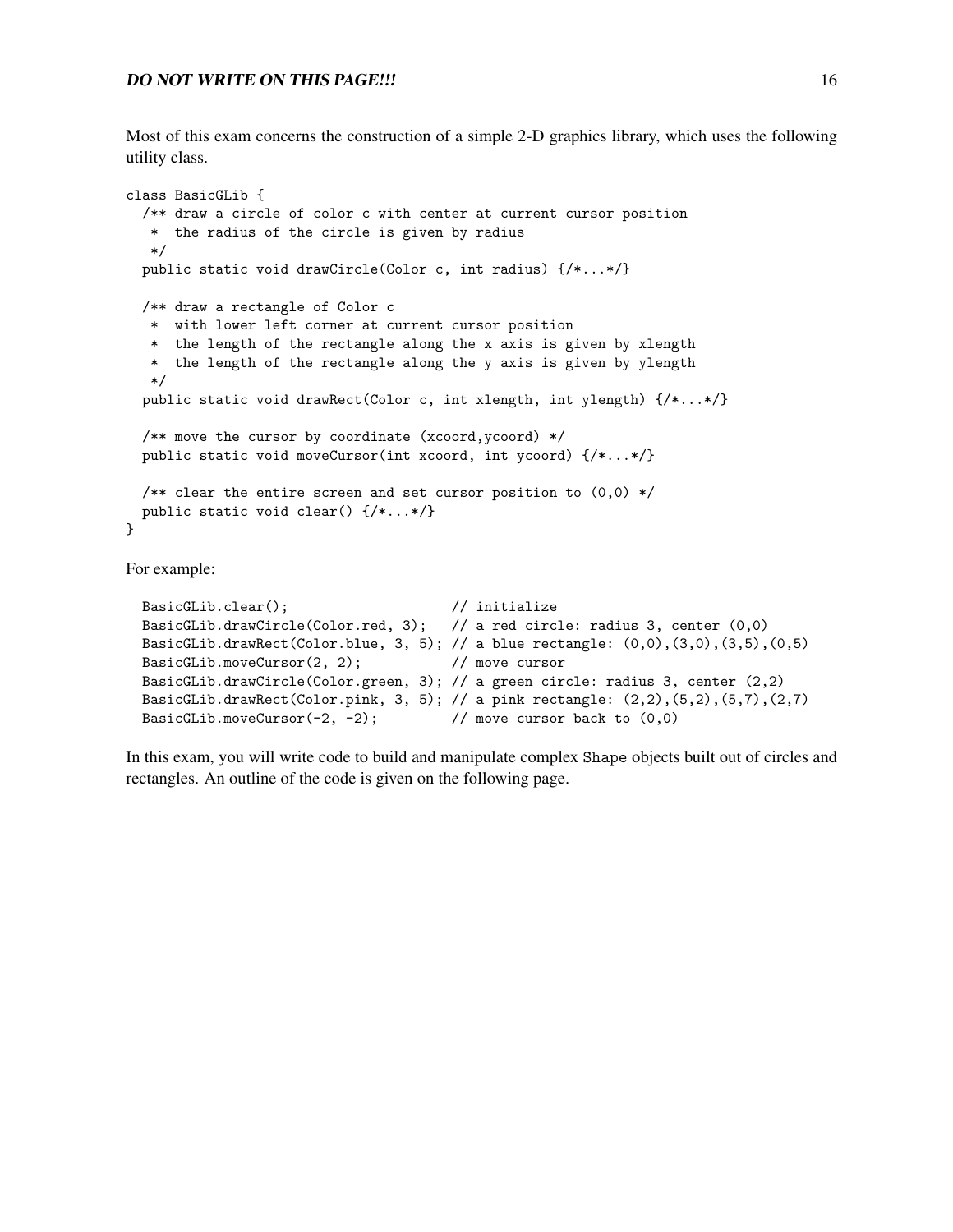#### **DO NOT WRITE ON THIS PAGE!!!** 17

```
import java.awt.Color; import java.util.ArrayList;
interface Shape extends Cloneable {
 public void draw(Color c);
 public void accept(ShapeVisitor v);
 public Object clone();
}
interface ShapeVisitor {
 public void visitCircle(int r);
 public void visitRectangle(int x, int y);
 public void visitComplexShape(ArrayList shapes);
 public void visitTranslate(int x, int y, Shape s);
}
class Circle implements Shape {
 private int _r;
 public void setRadius(int r) \{r = r; \}public int getRadius() { return _r; }
 public void draw(Color c) { BasicGLib.drawCircle(c, _r); }
 public Object clone() { return null; }
 public boolean equals(Object o) { return false; }
 public void accept(ShapeVisitor v) { v.visitCircle(_r); }
}
class Rectangle implements Shape {
 private int _x, _y;
 public void setXY(int x, int y) { _x = x; _y = y; }
 public int getX() { return _x; }
 public int getY() { return _y; }
 public void draw(Color c) { BasicGLib.drawRect(c, _x, _y); }
 public Object clone() { return null; }
 public boolean equals(Object o) { return false; }
 public void accept(ShapeVisitor v) { v.visitRectangle(_x,_y); }
}
class ComplexShape implements Shape {
 private ArrayList _shapes = new ArrayList();
 public void addShape(Shape s) { }
 public void draw(Color c) { }
 public Object clone() { return null; }
 public boolean equals(Object o) { return false; }
 public void accept(ShapeVisitor v) { v.visitComplexShape(_shapes); }
}
class Translate implements Shape{
 private int _x, _y;
 private Shape _s;
 public void setXY(int x, int y) { _x = x; _y = y; }
 public void setShape(Shape s) { _s = s; }
 public int getX() { return _x; }
 public int getY() \{ return _y; \}public Shape getShape() { return _s; }
 public void draw(Color c) { }
 public Object clone() { return null; }
 public boolean equals(Object o) { return false; }
 public void accept(ShapeVisitor v) { v.visitTranslate(_x,_y,_s); }
}
```